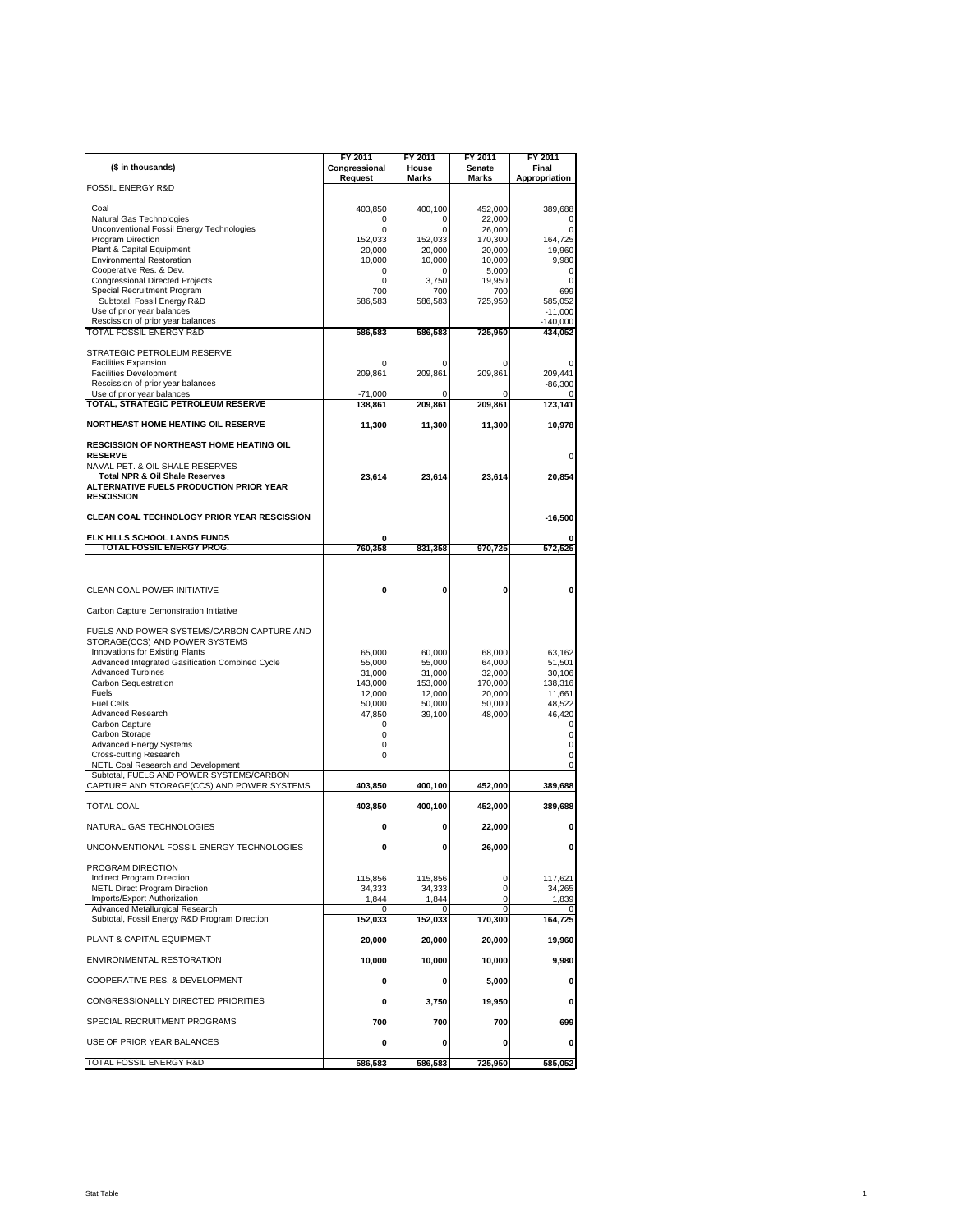|                                                                                                         | FY 2011                  | FY 2011<br>House | FY 2011          | FY 2011                |
|---------------------------------------------------------------------------------------------------------|--------------------------|------------------|------------------|------------------------|
| (\$ in thousands)                                                                                       | Congressional<br>Request | <b>Marks</b>     | Senate<br>Marks  | Final<br>Appropriation |
| <b>CLEAN COAL POWER INITIATIVE</b>                                                                      | 0                        | 0                | 0                |                        |
| <b>FUELS AND POWER SYSTEMS</b><br><b>INNOVATIONS FOR EXISTING PLANTS</b>                                |                          |                  |                  |                        |
| CO2 Carbon Capture and Storage                                                                          | 65,000                   |                  |                  | 63,162                 |
| Fine Particulate Control/Air Toxics<br>National Labs -Competitive                                       | 0<br>0                   |                  |                  | 0<br>0                 |
| By-Products and Water Management                                                                        | 0                        |                  |                  | $\mathbf 0$            |
| SBIR/STTR                                                                                               | 0                        |                  |                  |                        |
| <b>Total Innovations for Existing Plants</b>                                                            | 65,000                   | 60,000           | 68,000           | 63,162                 |
| ADVANCED INTEGRATED GASIFICATION COMBINED<br>CYCLE                                                      |                          |                  |                  |                        |
| Gasification Systems Technology                                                                         | 51,000                   |                  |                  | 47,614                 |
| Systems Analysis/Product Integration                                                                    | 4,000                    |                  |                  | 3,887                  |
| SBIR/STTR                                                                                               |                          |                  |                  |                        |
| <b>Total Advanced Integrated Gasification Combined Cycle</b>                                            | 55,000                   | 55,000           | 64,000           | 51,501                 |
| <b>ADVANCED TURBINES</b>                                                                                |                          |                  |                  |                        |
| Hydrogen Turbines<br>SBIR/STTR                                                                          | 31,000                   |                  |                  | 30,106                 |
| <b>Total Turbines</b>                                                                                   | 31,000                   | 31,000           | 32,000           | 30,106                 |
|                                                                                                         |                          |                  |                  |                        |
| <b>CARBON SEQUESTRATION</b><br>Greenhouse Gas Control                                                   |                          |                  |                  |                        |
| Focus Area for Carbon Sequestration Science                                                             | 133,000<br>10,000        |                  | 156,000<br>4,000 | 128,599<br>9,717       |
| Center for beneficial use of CO2 for non-geologic activities                                            | $\Omega$                 |                  | 10,000           | 0                      |
| SBIR/STTR                                                                                               |                          |                  |                  |                        |
| <b>Total Carbon Sequestration</b>                                                                       | 143,000                  | 153,000          | 170,000          | 138,316                |
| <b>FUELS</b>                                                                                            |                          |                  |                  |                        |
| <b>Hydrogen from Coal Research</b>                                                                      |                          |                  |                  |                        |
| Hydrogen from Coal                                                                                      | 12,000                   |                  |                  | 11,661                 |
| Coal and Coal-Biomass to Liquids<br>SBIR/STTR                                                           | 0                        |                  |                  | 0                      |
| <b>Total Fuels</b>                                                                                      | 12,000                   | 12.000           | 20,000           | 11,661                 |
|                                                                                                         |                          |                  |                  |                        |
| <b>FUEL CELLS</b>                                                                                       |                          |                  |                  |                        |
| Innovative Systems Concepts/SECA<br>SBIR/STTR                                                           | 50,000                   |                  |                  | 48,522                 |
| <b>Total Fuel Cells</b>                                                                                 | 50,000                   | 50,000           | 50,000           | 48,522                 |
|                                                                                                         |                          |                  |                  |                        |
| <b>ADVANCED RESEARCH</b>                                                                                |                          |                  |                  |                        |
| Coal Utilization Science (CUS)<br>CUS - Sensors and Controls - Novel Innovations                        | 8,000                    |                  |                  | 7,789                  |
| CUS - Computational System Dynamics                                                                     | 12,800                   |                  |                  | 12,463                 |
| <b>Total, Coal Utilization Science</b>                                                                  | 20,800                   |                  |                  | 20,252                 |
| <b>High Performance Materials</b>                                                                       | 9,100                    |                  |                  | 8,860                  |
| Transformational Technologies for Carbon Capture<br>Novel Electrochemical Energy Conversion and Storage | 0<br>$\mathbf 0$         |                  |                  |                        |
| Coal Technology Export                                                                                  | 650                      |                  |                  | 650                    |
| <b>Bioprocessing of Coal</b>                                                                            | 0                        |                  |                  | 0                      |
| <b>Environmental Activities</b>                                                                         | 450                      |                  |                  | 450                    |
| Technical & Econ. Analyses                                                                              | 500                      |                  |                  | 500                    |
| International Prog. Support<br>Focus Area for Computational Energy Science                              | 700<br>12,400            |                  |                  | 700<br>11,844          |
| University Coal Research                                                                                | 2,400                    |                  |                  | 2,337                  |
| HBCUs, Education & Training                                                                             | 850                      |                  |                  | 827                    |
| <b>LNG Report</b>                                                                                       | 0                        |                  |                  |                        |
| Modeling and Simulation<br><b>CCS Modeling</b>                                                          | 0<br>0                   |                  |                  |                        |
| <b>Total Advanced Research</b>                                                                          | 47.850                   | 39,100           | 48.000           | 46.420                 |
| <b>Carbon Capture</b>                                                                                   |                          |                  |                  |                        |
| <b>Post-Combustion Capture Systems</b>                                                                  | 0<br>0                   | 0                | 0<br>0           | 0<br>0                 |
| Pre-Combustion Capture Systems<br><b>Total Carbon Capture</b>                                           | 0                        | 0<br>0           | 0                | 0                      |
| <b>Carbon Storage</b>                                                                                   |                          |                  |                  |                        |
| Regional Carbon Sequestration Partnerships                                                              | 0                        | 0                | 0                | 0                      |
| Geologic Storage                                                                                        | 0                        | 0                | 0                | 0                      |
| Monitoring, Verification, Accounting, and Assessment<br>Carbon Use and Reuse                            | 0<br>0                   | 0<br>0           | 0<br>0           | 0<br>0                 |
| Focus Area for Carbon Sequestration Science                                                             | 0                        | 0                | 0                | 0                      |
| <b>Total Carbon Storage</b>                                                                             | 0                        | 0                | 0                | 0                      |
| <b>Advanced Energy Systems</b>                                                                          |                          |                  |                  |                        |
| <b>Advanced Combustion Systems</b>                                                                      | 0                        | 0                | $\mathbf 0$      | 0                      |
| <b>Gasification Systems</b><br><b>Hydrogen Turbines</b>                                                 | 0<br>0                   | 0<br>0           | 0<br>0           | 0<br>0                 |
| Coal and Coal Biomass to Liquids                                                                        |                          |                  |                  | 0                      |
| Solid Oxide Fuel Cells                                                                                  |                          |                  |                  | 0                      |
| <b>Total Advanced Energy Systems</b>                                                                    | 0                        | 0                | 0                | 0                      |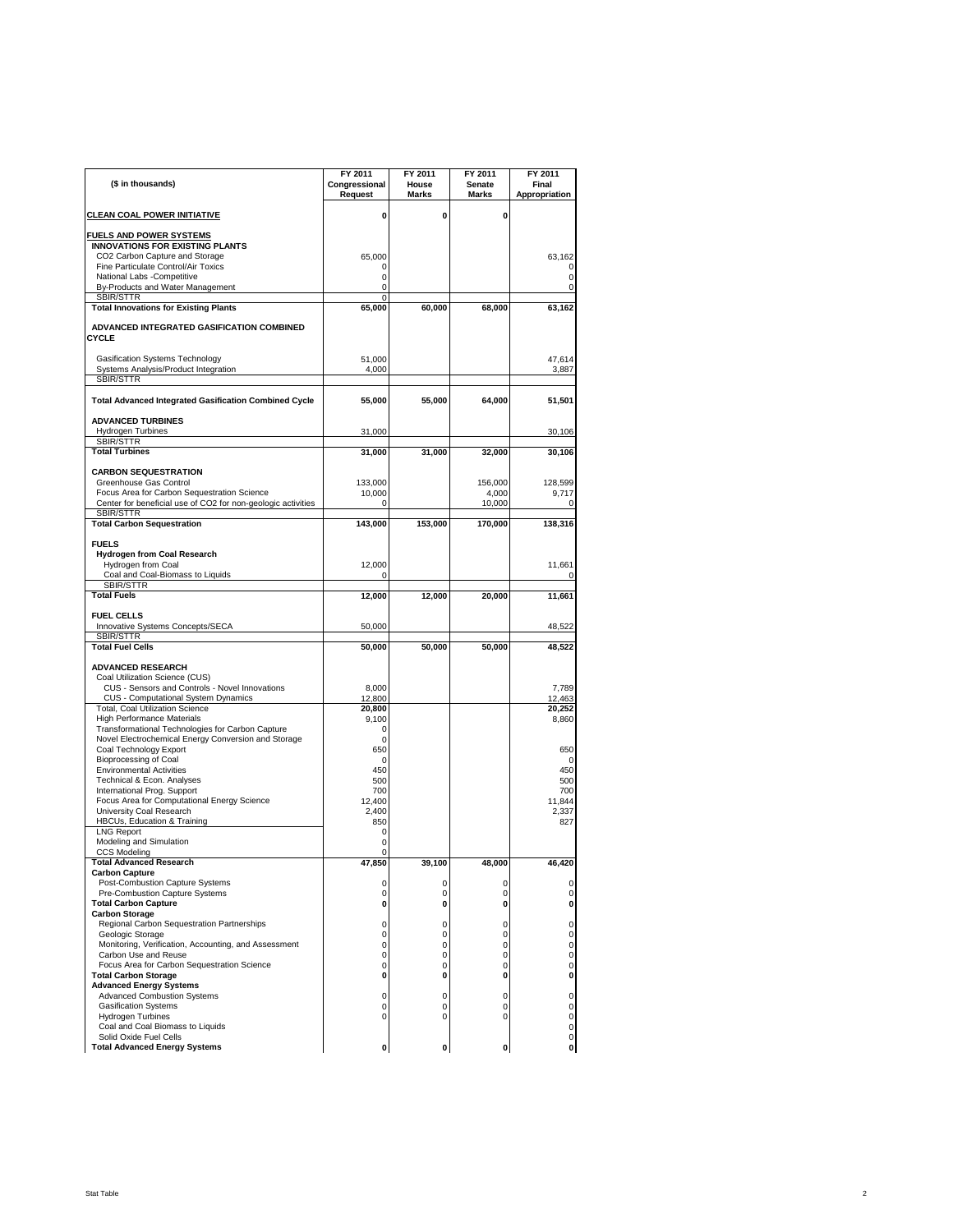|                                                                                        | FY 2011                  | FY 2011        | FY 2011         | FY 2011              |
|----------------------------------------------------------------------------------------|--------------------------|----------------|-----------------|----------------------|
| (\$ in thousands)                                                                      | Congressional<br>Request | House<br>Marks | Senate<br>Marks | Final                |
| <b>Cross-cutting Research</b>                                                          |                          |                |                 | <b>Appropriation</b> |
| <b>Plant Optimization Technologies</b>                                                 |                          |                |                 |                      |
| Sensors and Controls<br><b>Subtotal Plant Optimization Technologies</b>                | 0<br>0                   | 0<br>0         | 0<br>0          | 0<br>0               |
| <b>Coal Utilization Science</b>                                                        |                          |                |                 |                      |
| <b>Computational System Dynamics</b><br>Focus Area for Computational Energy Science    | 0<br>0                   | 0<br>0         | 0<br>0          | 0<br>0               |
| <b>Subtotal Coal Utilization Science</b>                                               | 0                        | 0              | 0               | 0                    |
| <b>Energy Analyses</b>                                                                 |                          |                |                 |                      |
| <b>Environmental Activities</b><br><b>Technical and Economic Analysis</b>              | 0<br>0                   | 0<br>0         | 0<br>0          | 0<br>0               |
| Systems Analysis/Product Integration                                                   | 0                        | 0              | 0               | 0                    |
| <b>Subtotal Energy Analyses</b>                                                        | 0                        | 0              | 0               | 0                    |
| <b>University Training and Research</b><br>University Coal Research                    | 0                        | 0              | 0               | 0                    |
| HBCU's, Education, and Training                                                        | 0                        | 0              | 0               | 0                    |
| Subtotal University Training and Research<br><b>International Activities</b>           | 0                        | 0              | 0               | 0                    |
| Coal Technology Export                                                                 | 0                        | 0              | 0               | 0                    |
| International Program Support                                                          | 0                        | 0              | 0               | 0                    |
| <b>Subtotal International Activities</b><br><b>Total Cross-cutting Research</b>        | 0<br>0                   | 0<br>0         | 0<br>0          | 0<br>0               |
| <b>NETL Coal Research and Development</b>                                              |                          |                |                 | 0                    |
| <b>TOTAL FUELS AND POWER SYSTEMS</b>                                                   | 403,850                  | 400,100        | 452,000         | 389,688              |
| <u>NATURAL GAS TECHNOLOGIES</u>                                                        |                          |                |                 |                      |
| <b>Gas Hydrates</b>                                                                    | 0                        | 0              | 0               | 0                    |
| Gas Hydrates                                                                           | 0                        | 0              | 0               | 0                    |
| <b>Effective Environmental Protection</b>                                              | 0                        | 0              | 0               | 0                    |
| Environmental Science                                                                  | 0                        | 0              | 0               | 0                    |
|                                                                                        |                          |                |                 |                      |
| SBIR/STTR<br>TOTAL NATURAL GAS TECHNOLOGIES                                            | 0                        | 0<br>0         | 22,000          | 0                    |
|                                                                                        |                          |                |                 |                      |
| UNCONVENTIONAL FOSSIL ENERGY TECHNOLOGIES<br>UNCONVENTIONAL FOSSIL ENERGY TECHNOLOGIES | 0                        | 0              | 24.800          | 0                    |
| TOTAL UNCONVENTIONAL FOSSIL ENERGY<br><b>TECHNOLOGIES</b>                              |                          |                |                 |                      |
|                                                                                        | 0                        | 0              | 26,000          | 0                    |
| TOTAL OIL AND GAS SECURITY                                                             |                          |                |                 |                      |
| <b>PROGRAM DIRECTION</b>                                                               |                          |                |                 |                      |
|                                                                                        |                          |                |                 |                      |
| <b>INDIRECT PROGRAM DIRECTION</b><br><b>Research and Development</b>                   |                          |                |                 |                      |
| <b>Hdgtrs. Program Direction</b>                                                       | 29,764                   |                |                 | 29,705               |
| Salaries & Benefits                                                                    | 17,460                   |                |                 | 17,425               |
| Travel<br><b>Contract Services</b>                                                     | 961<br>11,343            |                |                 | 959<br>11,321        |
| Technical and Management Support Services                                              | 4,068                    |                |                 | 4,060                |
| Computer Systems and Support<br>E-Government Initiatives                               | 1,000                    |                |                 | 998                  |
| Working Capital Fund                                                                   | 77<br>6,198              |                |                 | 77<br>6,186          |
|                                                                                        |                          |                |                 |                      |
| <b>Field Program Direction</b><br>Salaries & Benefits                                  | 86,092<br>42,196         |                |                 | 87,916<br>43,112     |
| Travel                                                                                 | 1.608                    |                |                 | 1,605                |
| <b>Contract Services</b>                                                               |                          |                |                 |                      |
| Technical and Management Support Services                                              | 42,288                   |                |                 | 43,199               |
| <b>Clean Coal Technology</b>                                                           |                          |                |                 |                      |
| <b>Hdgtrs. Program Direction</b><br>Salaries & Benefits                                |                          |                |                 |                      |
| Travel                                                                                 |                          |                |                 |                      |
| <b>Contract Services</b>                                                               |                          |                |                 |                      |
| <b>Technical and Management Support Services</b>                                       |                          |                |                 |                      |
| <b>Field Program Direction</b>                                                         |                          |                |                 |                      |
| Salaries & Benefits<br>Travel                                                          |                          |                |                 |                      |
| <b>Contract Services</b>                                                               |                          |                |                 |                      |
| Technical and Management Support Services                                              |                          |                |                 |                      |
| <b>Total Headquarters Indirect Program Direction</b>                                   | 29,764                   |                |                 | 29,705               |
| Salaries & Benefits                                                                    | 17,460                   |                |                 | 17,425               |
| Travel<br><b>Contract Services</b>                                                     | 961<br>11,343            |                |                 | 959<br>11,321        |
| Technical and Management Support Services                                              | 4,068                    |                |                 | 4,060                |
| Computer Systems and Support                                                           | 1.000                    |                |                 | 998                  |
| Government-Wide E-Government Initiatives<br><b>Working Capital Fund</b>                | 77<br>6,198              |                |                 | 77<br>6,186          |
|                                                                                        |                          |                |                 |                      |
| <b>Total Field Indirect Program Direction</b><br>Salaries & Benefits                   | 86,092                   |                |                 | 87,916               |
| Travel                                                                                 | 42,196<br>1,608          |                |                 | 43,112<br>1,605      |
| <b>Contract Services</b>                                                               |                          |                |                 |                      |
| <b>Technical and Management Support Services</b>                                       | 42,288                   |                |                 | 43,199               |
| TOTAL INDIRECT PROGRAM DIRECTION                                                       | 115,856                  |                |                 | 117,621              |

3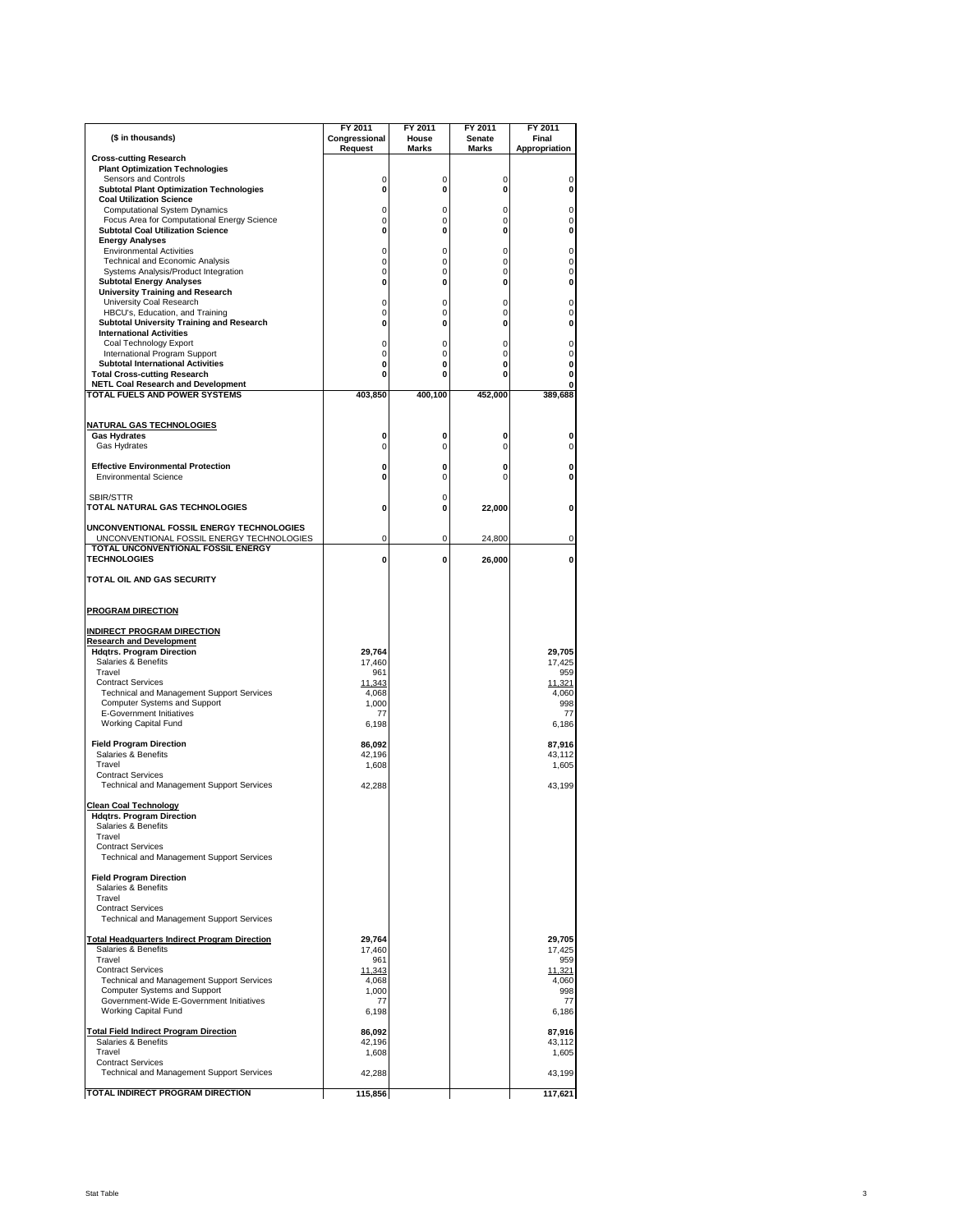| (\$ in thousands)                                                                                                     | FY 2011<br>Congressional | FY 2011<br>House | FY 2011<br>Senate | FY 2011<br>Final  |
|-----------------------------------------------------------------------------------------------------------------------|--------------------------|------------------|-------------------|-------------------|
|                                                                                                                       | Request                  | <b>Marks</b>     | <b>Marks</b>      | Appropriation     |
| NETL DIRECT PROGRAM DIRECTION<br><b>Coal R&amp;D Direct Program Direction</b>                                         | 34,333                   |                  |                   | 34,265            |
| Salaries & Benefits<br>Travel                                                                                         | 28,698<br>522            |                  |                   | 27,241<br>1,075   |
| <b>Contract Services</b><br><b>Technical and Management Support Services</b>                                          | 5,113                    |                  |                   | 5,949             |
| TOTAL NETL DIRECT PROGRAM DIRECTION                                                                                   | 34,333                   |                  |                   | 34,265            |
| Loan Guarantee for Alaska Natural Gas                                                                                 |                          |                  |                   |                   |
| <b>Transportation Project - Direct</b><br><b>Hdgtrs. Program Direction</b>                                            | 0                        |                  |                   | 0                 |
| Salaries & Benefits<br>Travel                                                                                         | 0<br>0                   |                  |                   | 0<br>0            |
| <b>Contract Services</b><br><b>Technical and Management Support Services</b>                                          | 0                        |                  |                   | 0                 |
|                                                                                                                       |                          |                  |                   |                   |
| <b>IMPORT/EXPORT AUTHORIZATION</b><br>Salaries & Benefits                                                             | 1,307                    |                  |                   | 1,304             |
| Travel<br><b>Contract Services</b>                                                                                    | 20                       |                  |                   | 20                |
| Technical and Management Support Services                                                                             | 517                      |                  |                   | 515               |
| TOTAL IMPORT/EXPORT AUTHORIZATION                                                                                     | 1,844                    |                  |                   | 1,839             |
| <b>ADVANCED METALLURGICAL RESEARCH</b><br>Salaries & Benefits                                                         | 0                        |                  |                   | 0                 |
| Travel<br><b>Contract Services</b>                                                                                    | 0                        |                  |                   | 0                 |
| Technical and Management Support Services                                                                             | 0                        |                  |                   | 0                 |
| TOTAL ADVANCED METALLURGICAL RESEARCH<br><b>TOTAL PROGRAM DIRECTION</b>                                               | 0                        |                  |                   | 0                 |
|                                                                                                                       |                          |                  |                   |                   |
| <b>Total Headquarters Program Direction</b><br>Salaries & Benefits                                                    | 31,608<br>18,767         | 31,608           | 31,600            | 31,544<br>18,729  |
| Travel<br><b>Contract Services</b>                                                                                    | 981<br>11,860            |                  |                   | 979<br>11,836     |
| Technical and Management Support Services<br>Computer Systems and Support                                             | 4,585<br>1,000           |                  |                   | 4,575<br>998      |
| Government-Wide E-Government Initiatives<br><b>Working Capital Fund</b>                                               | 77<br>6,198              |                  |                   | 77<br>6,186       |
| <b>Total Field Program Direction</b>                                                                                  | 120,425                  | 120,425          | 138,700           | 122,181           |
| Salaries & Benefits<br>Travel                                                                                         | 70,894<br>2,130          |                  |                   | 70,353<br>2,680   |
| <b>Contract Services</b><br>Technical and Management Support Services                                                 | 47,401                   |                  |                   | 49,148            |
| <b>Reprogrammed Funding for Oil Spill Commission</b><br>TOTAL FOSSIL R&D PROGRAM DIRECTION                            | 152,033                  | 152,033          | 170,300           | 11,000<br>164,725 |
| PLANT AND CAPITAL EQUIPMENT<br><b>Construction</b>                                                                    | 20,000                   | 20,000           | 20.000            | 19,960            |
| GPP at NETL and ARC<br>TOTAL PLANT AND CAPITAL EQUIPMENT                                                              | 20,000<br>20,000         | 20,000<br>20,000 | 20,000<br>20,000  | 19,960<br>19,960  |
| <b>ENVIRONMENTAL RESTORATION</b>                                                                                      |                          |                  |                   |                   |
| <b>CERCLA Remedial Actions</b><br><b>Rock Springs Sites</b>                                                           | 500<br>200               | 500<br>200       | 500<br>200        | 499<br>200        |
| <b>Hoe Creek Site</b><br>Hannah Sites Revegetation                                                                    | 200<br>0                 | 200<br>0         | 200<br>0          | 200<br>0          |
| <b>NETL Preliminary Site Investigations</b><br><b>NETL Site Remediation</b>                                           | 25<br>10                 | 25<br>10         | 25<br>10          | 25<br>10          |
| <b>CERCLA PRP Response Activities</b>                                                                                 | 65                       | 65               | 65                | 65                |
| <b>RCRA Remedial Actions</b><br><b>NETL On-Site Remediation</b>                                                       | 3,150<br>1,605           | 3,150<br>1,605   | 3,150<br>1,605    | 3,144<br>1,602    |
| Albany Research Center RCRA                                                                                           | 1,545                    | 1,545            | 1,545             | 1,542             |
| <b>Other ES&amp;H Actions</b><br>Other ES&H Actions                                                                   | 6,350<br>6,275           | 6,350<br>6,275   | 6,350<br>6,275    | 6,337<br>6,262    |
| ES&H Corrective Action at NPTO<br><b>ES&amp;H Corrective Action at ARC</b>                                            | 0<br>0                   | 0<br>0           | 0<br>0            | 0<br>0            |
| Program Support                                                                                                       | 75                       | 75               | 75                | 75                |
| <b>TOTAL ENVIRONMENTAL RESTORATION</b>                                                                                | 10,000                   | 10,000           | 10,000            | 9,980             |
| <b>COOPERATIVE RES. &amp; DEVELOPMENT</b>                                                                             | 0                        | 0                | 0                 | 0                 |
| <b>CONGRESSIONALLY DIRECTED PROJECTS</b>                                                                              |                          |                  |                   |                   |
| CDP: Center for Zero Emissions Technology, Montana Stat<br><b>University</b>                                          |                          |                  |                   |                   |
| CDP: North Dakota Energy and Environmental Center, Grand<br>Forks, ND, Fossil Fuel Cooperative Research & Development |                          |                  |                   |                   |
| CDP: North Dakota Energy and Environmental Center, Grand<br>Forks, ND, National Center for Hydrogen Technology        |                          |                  | 3,000             |                   |
| CDP: Shallow Carbon Sequestration Pilot Demonstration,                                                                |                          |                  | 3,000             |                   |
| <b>Missouri</b><br>CDP: Gulf of Mexico Hydrates Research Consortium at the                                            |                          |                  |                   |                   |
| <b>University of Mississippi, MS</b><br>CDP: Methanol Economy (CA)                                                    |                          |                  | 1,000             |                   |
| CDP: University of Kentucky Strategic Liquid Transportation<br>Fuels Derived from Coal (KY)                           |                          |                  |                   |                   |